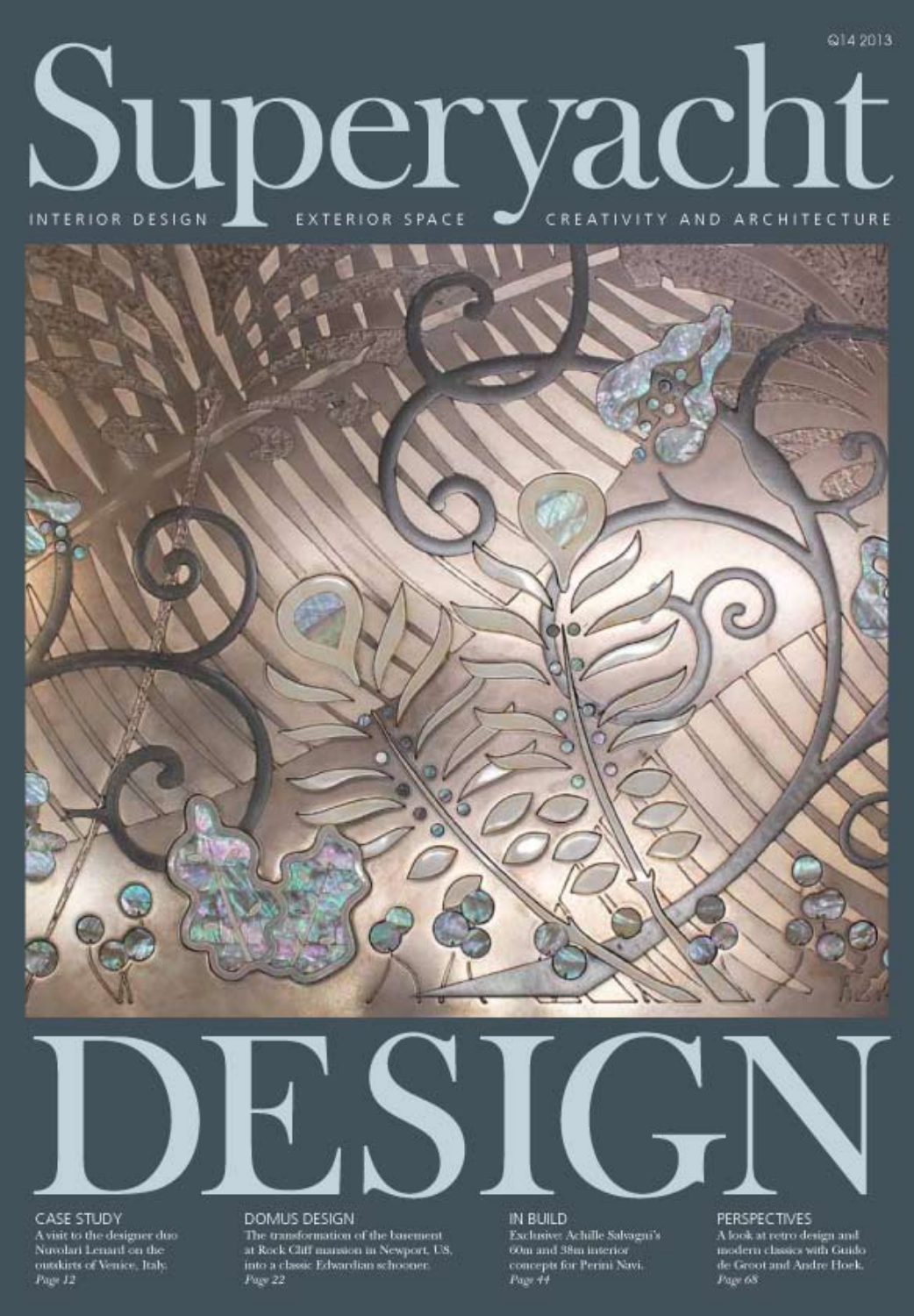



Newport, Rhode Island, is renowned for its maritime connections. But it also boasts some of the most spectacular examples of architecture from the so-called Gilded Age in the US. Designers often talk of making the interior of a yacht feel more like that of a residential home, but it is unusual for the reverse to happen. That is what makes the Rock Cliff project so unique. Its newest resident enlisted the design talents of Kirby-Perkins and yacht designers Langan Design Partners to transform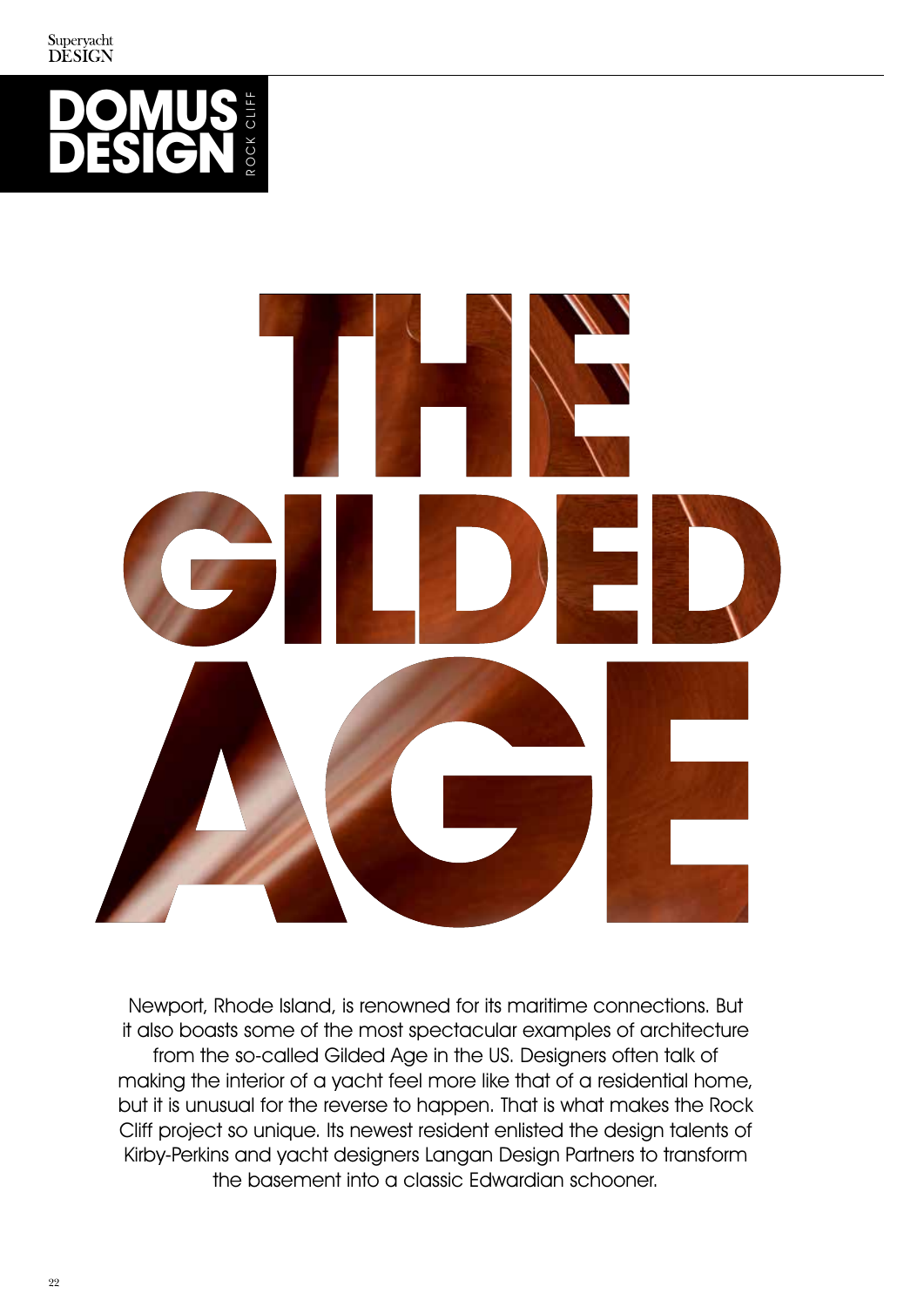

Coined by the American<br>author Mark Twain, the<br>Gilded Age refers to the<br>period of growth indulgance author Mark Twain, the Gilded Age refers to the period of growth, indulgence and affluence in America from the late 1800s to around 1920. The nation's business leaders amassed huge fortunes quickly, creating a baron class with a penchant for ostentatious displays of their new-found wealth. Called 'cottages' by their owners, the mansions they built blended elements of Europe's Renaissance, Romanesque and Rococo architectural traditions.

Built in 1887, Rock Cliff is one of Newport's Gilded Age mansions. Located on Bellevue Avenue, it was originally owned by tycoon Harold Stirling Vanderbilt, winner of three America's Cups as well as the owner of the classic yachts *Rainbow*, *Enterprise* and *Ranger*. Having restored the property to its original condition, the current owner approached Jerry Kirby of Kirby-Perkins Construction to design and build a more

informal basement space for his family to use.

"With Vanderbilt being someone that raced in the America's Cup and us really knowing the history of the house, it was a fun project that was true to the historic nature of the building and also true to the design of a classic superyacht," says Kirby, who immediately thought of designing the space to feel like the interior of a traditional 1800s schooner to tie in with the Vanderbilt heritage.

As an America's Cup veteran and worldclass sailor in his own right, Kirby felt an immediate connection with the project and decided to bring on yacht designers Langan Design Partners (LDP) to ensure that his vision was brought to life in a fashion appropriate for such an important piece of architecture. "Bill Langan and I grew up racing together," recounts Kirby. "For me, he was the natural person to explore the possibility of designing a land-based yacht."

Sadly, Langan passed away in January 2011 during the development of the project, but the rest of the team at LDP continued working on it through to completion.

While Rock Cliff was slightly out of the Langan design team's comfort zone, having never worked on a land-based project before, they adapted to the new location quickly.

"Though working on this project was somewhat different, at the end of the day and in the broader sense of design there was really no difference in creating this space, other than the fact that it isn't actually sailing," explains Sam Howell, a designer at LDP. "This project was every bit a 'yacht' project to us in that the design theme and historic details all tied together to convey a story larger than just the design itself."

The first year of the project involved carving out the space below the mansion to create a basement out of what had originally only been a small room for storage, no more than four feet (1.2m) in height.

"Let's just say, tunnelling under a big Newport mansion with incredibly valuable mouldings and plasterwork was a bit of a challenge," Kirby confesses. "We had to be very careful not to crack anything. The other caveat was that we had to keep the house up and running throughout  $\blacktriangleright$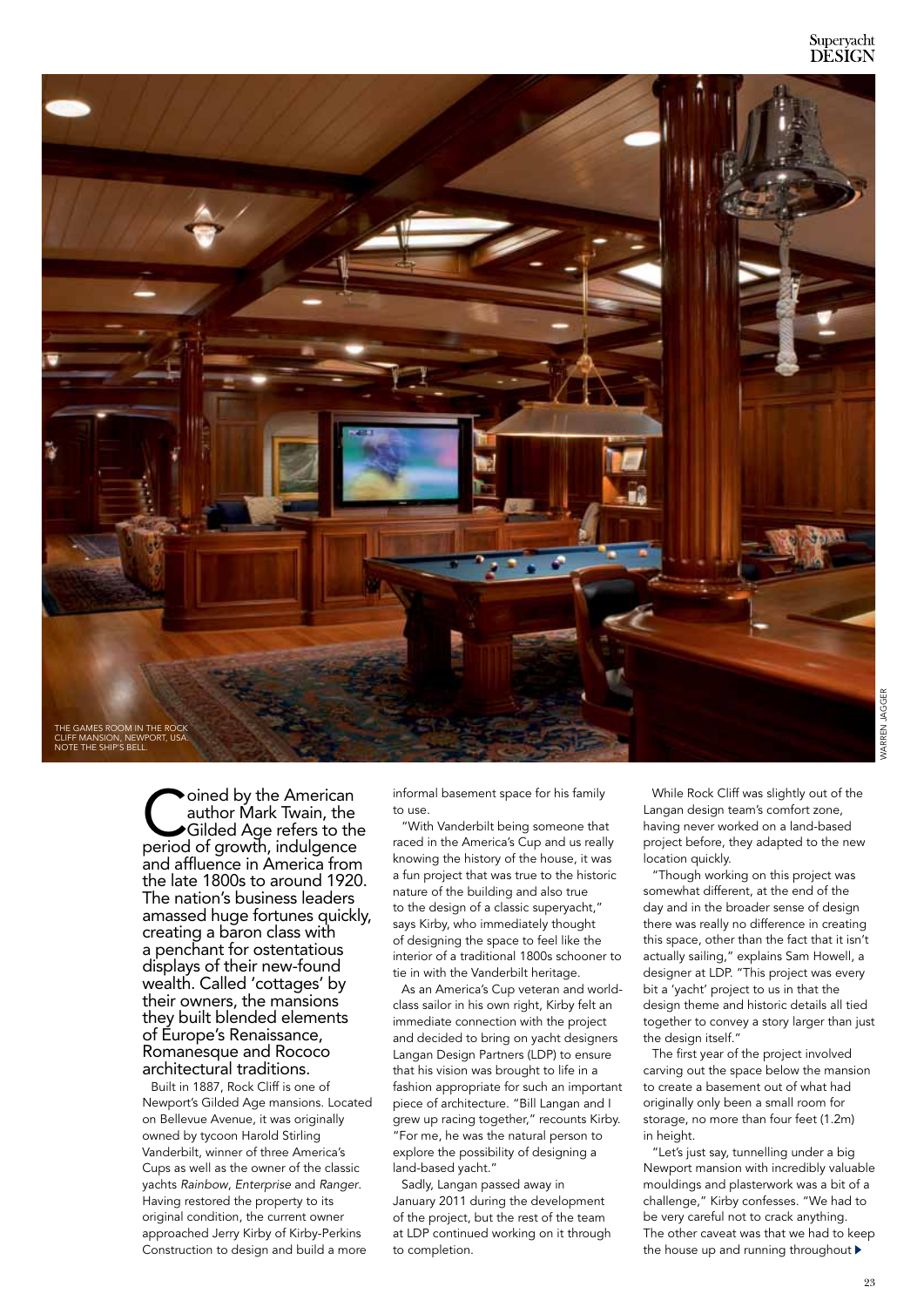

and there could be no visible evidence of the construction work that was going on. It was quite a feat."

As you would expect on a historic building, planning regulations were stringent. There had to be no visible change to the structure or impact on the exterior appearance. Looking at the original structure, it is hard to believe that the team tunnelled 18 feet (5.5m) under the entire building. In order to bring in light without drastic additions, Kirby-Perkins made two stairwells as well as a terrace that comes out of the foundation, like a big cargo hatch.

After the excavation was complete, work could begin on the interior. The brief for the team was simple: design a space that accurately reflected the interior of a classic Edwardian schooner built during the Gilded Age. The danger of replicating the interior of a yacht on land is that it could easily slide into the realms of pastiche and nautical clichés. For Kirby, this was why it was key to get LDP involved.

"Yacht design is in their DNA," says Kirby. "If you use a land-based architect to do a yacht-style interior, it can feel forced. Someone who has grown up racing or building boats will know if it has been faked."

LDP knew that if the interior was to feel authentic, the detailing was all-important. The transition from house to yacht is made as soon as you descend the stairs down to the basement, which have been designed to replicate the snug companionway of a yacht.



The grandeur of the basement interior slowly unfolds, opening up into a lower-deck foyer and then into the equivalent of the main salon aboard a large yacht.

"We had to pay close attention to the overall scale of the space, because on a classic yacht there is a proportional relationship between the structural components and the overall dimensions," Howell points out. "We put in massive African Iroko wood hull framing and deck beams, while the ceiling is made of tongueand-groove planking and cambered to give the feeling of a classic yacht."

**"If you use a land-based architect to do a yacht-style interior, it can feel forced."**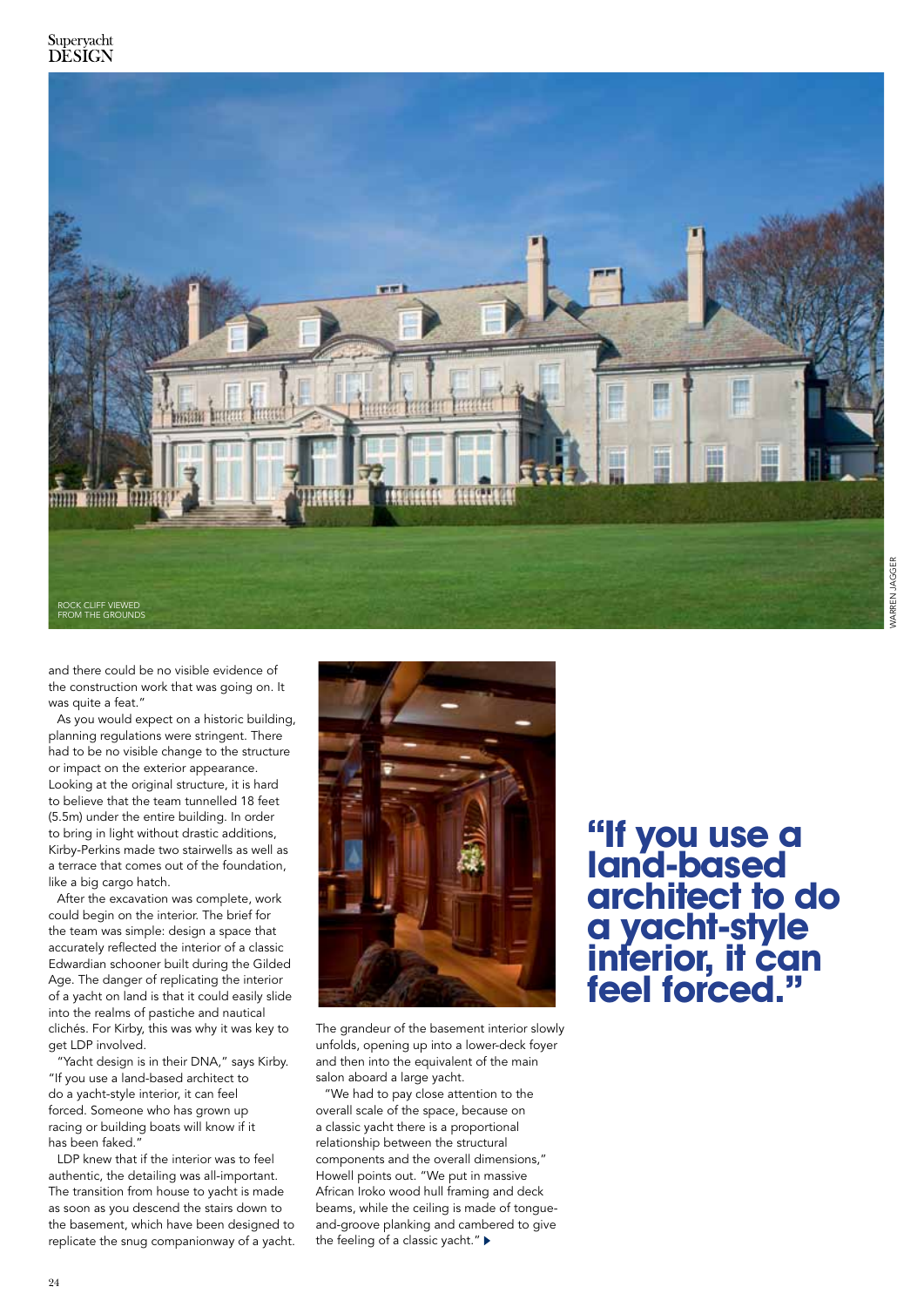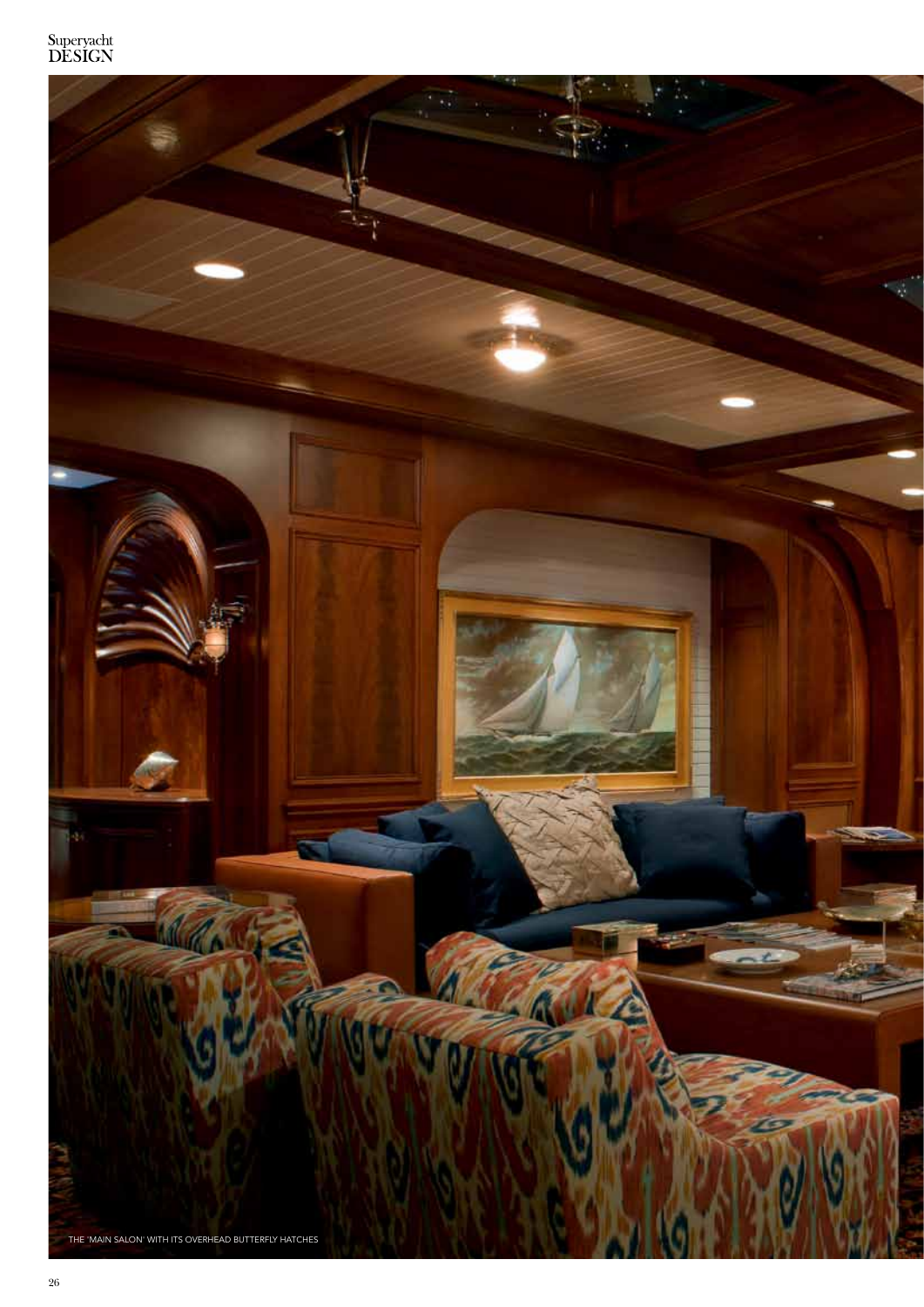**"...it was a fun project that was true to the historic nature of the building and also true to the design of a classic superyacht."** 

WARREN JAGGER